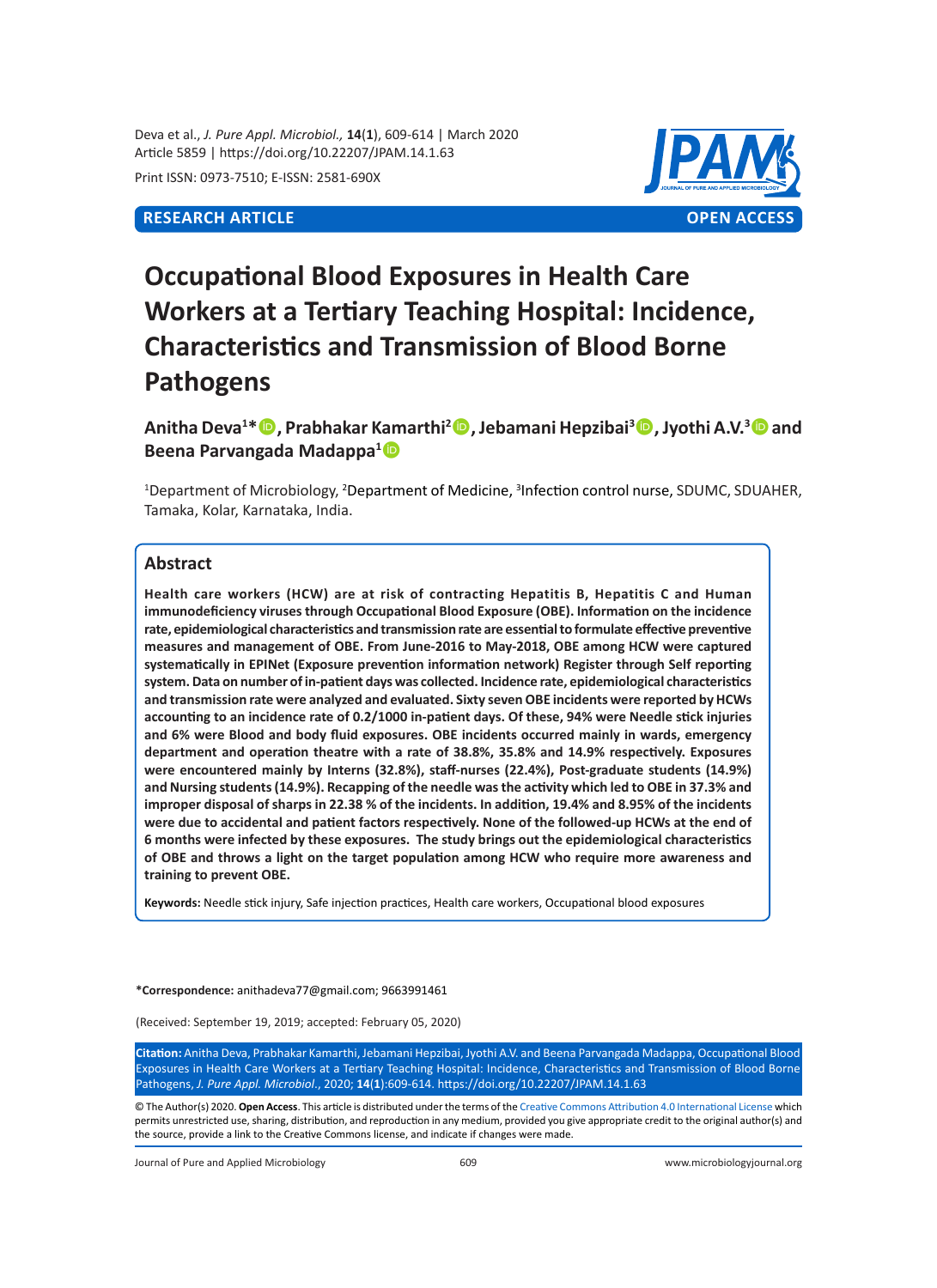### **INTRODUCTION**

Health care workers (HCW) are at increased risk of coming in contact with patients' blood and body fluids and thereby contracting blood borne pathogens. Many infections can get transmitted through Occupational blood exposure including, Hepatitis B virus (HBV), Hepatitis C virus (HCV) and Human immunodeficiency virus (HIV) infections<sup>1</sup>. An Occupational Blood Exposure (OBE) is a percutaneous injury (e.g. a needle stick injury or cut with a previously used sharp medical device) or contact between a mucous membrane or nonintact skin with blood, tissue, or other body fluids that may place a HCW at risk of HBV, HCV, or HIV infection<sup>1</sup>. OBEs are common and to an extent inevitable in HCWs during patient care. According to WHO, out of 35 million HCWs worldwide, 3 million experience OBE. These exposures result in 70,000 HBV, 15,000 HCV and 500 HIV infections<sup>2</sup>. Due to OBE , the risk of transmission of infections range from as low as 0.2–0.5% for HIV to as high as 3-10% for HCV and 30% for HBV<sup>3,4</sup>. More than 90% of these infections occur in developing countries<sup>2</sup>. Also, OBEs result in significant psychological stress, depression and management costs<sup>5</sup>.

Though health care organizations have protocols to manage OBEs, OBE rates which reflect the lacunae in preventive protocols and negligence among HCWs and OBE associated infections in HCW are poorly evaluated<sup>6</sup>. All healthcare institutions should ensure that HCW receive training to recognize and report occupational blood exposures. It should have a system in place to facilitate reporting such as designating a clinical area for reporting, wherein the working system is the same for 24 hours and which is readily accessible, ideally the emergency department. Also, the postexposure assessment process and prophylaxis should readily be available in such areas for timely management of the HCW<sup>7</sup>. Information on the incidence rate, epidemiological characteristics and transmission rates are essential to formulate effective preventive measures like adhering to universal precautions, safe injection practices and immunization against Hepatitis B. Very few studies have been done on OBE in developing countries and there is no data available in our region<sup>3</sup>. The aim of this study is to determine the incidence rate and epidemiological characteristics of OBE among HCWs and evaluate

the transmission rate of HBV, HIV and HCV due to these exposures.

#### **MATERIALS AND METHODS**

This observational prospective study was conducted at R.L. Jalappa hospital and research centre in southern India which is a tertiary care teaching hospital*.* It is a 1000 bedded tertiary care hospital with about 1100 - 1200 Health care workers at any given point of time involved in direct patient care; 200 consultants, 150 interns, 130 post graduate students, 590 nurses and nursing students, 82 housekeeping staff and 45 laboratory technicians.

Over a period of 2 years from June 1, 2016 to May 31, 2018, occupational blood exposures in health care workers were captured regularly and systematically in the EPINet (Exposure prevention information network) register through self-reporting system as per the Hospital infection control committee protocol<sup>7,8</sup>. According to the protocol, the exposed HCW reported to the physician on duty in the Emergency department as early as possible after the exposure, after taking the first aid measures. Serum samples from such exposed HCWs and the source patient (if the source patient was known) were drawn and sent to the laboratory immediately for HIV and HBsAg testing. Testing for HIV 1 and 2 was done by three different methods; Chemiluminescence assay, HIV Tridot and Aspen test, and reported as per the NACO guidelines<sup>9</sup>. HBsAg for Hepatitis B infection was tested by chemiluminescence immunoassay and immunochromatography. The OBE incident report was obtained from the exposed HCW by the infection control team which included the following; demographic details of the HCW, designation of the HCW, place of incidence, activity which led to incident, type of injury, severity of injury, site of injury, hepatitis B immunization status of the HCW, immediate first aid measures taken like washing the injured area and the HIV and Hepatitis B status of the source patient if known. Data on the number of Health care workers in the hospital was obtained and the number of in-patient days on monthly basis were collected from the Tracking registers from all the patient care areas in the hospital. HCWs who got exposed to HIV seropositive patients were given a stat dose of Tenofovir 300mg + Lamivudine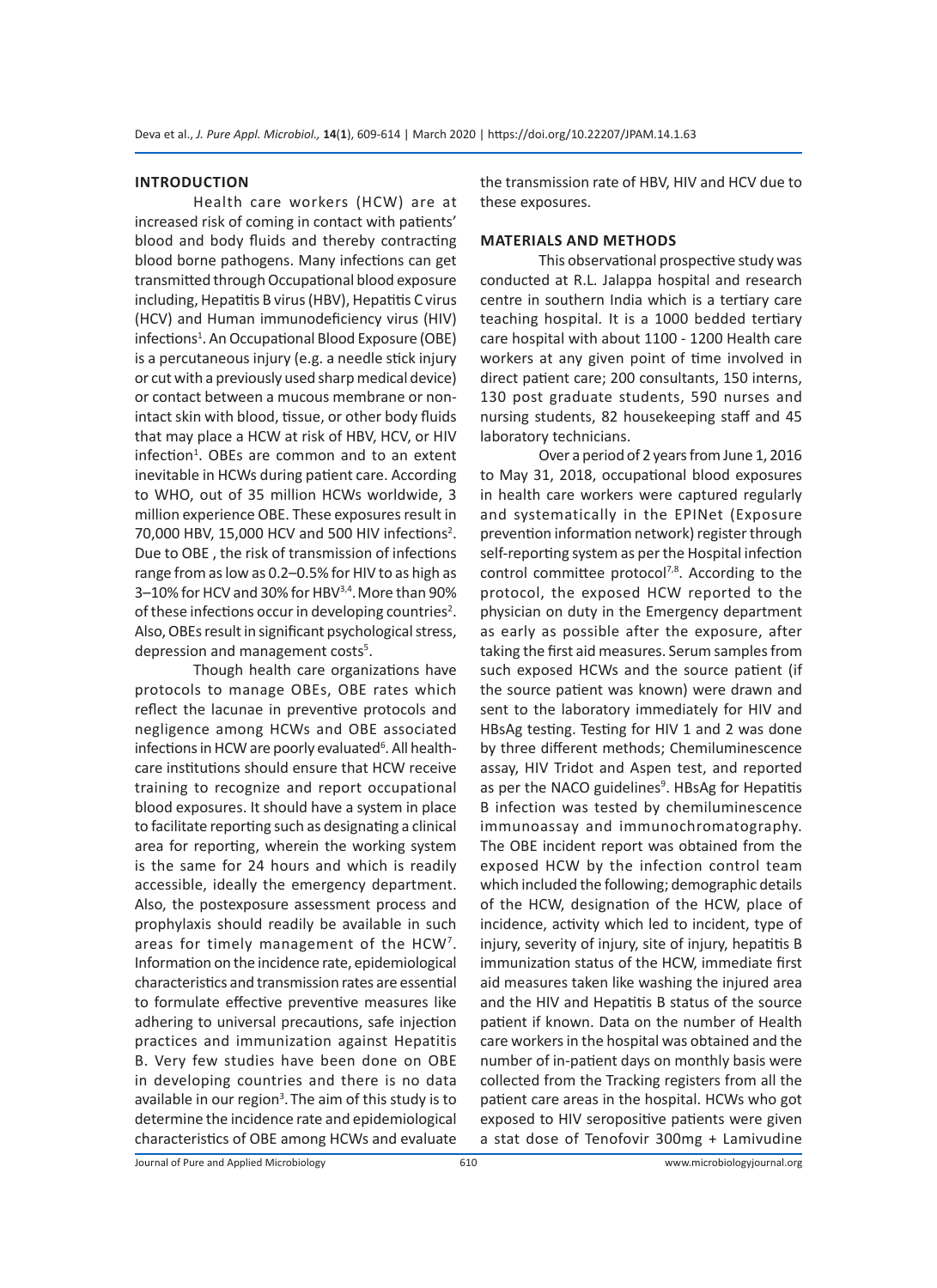300mg + Efavirenz 600mg as antiretroviral therapy (ART) in the Emergency department as per the instruction by the physician and further referred to the integrated testing and counselling centre (ICTC) attached to our hospital where they were treated with Tenofovir 300mg + Lamivudine 300mg + Efavirenz 600mg ART drugs for a period of 28 days. For follow-up, all HCWs were counselled and advised to get tested after 6 weeks, 3 months, and finally after 6 months. The outcome of such exposed HCWs was recorded.

### **Statistical analysis**

All data were entered into Microsoft excel using *SPSS statistical software (version 22).*  Incidence rate of OBE in a month was calculated by the formula<sup>8</sup>.

No.of OBEs in a month ÷ No.of inpatient days in a month X 1000

The overall incidence over a period of 2 years was calculated by summating the monthly data. Epidemiological characteristics were analysed and evaluated.

#### **RESULTS**

There were a total of 67 OBE incidents reported by health care workers and 3,35,000 inpatient days at R.L. Jalappa hospital and research centre, over a period of 2 years from June-2016 to May-2018 accounting to an OBE incidence rate of 0.2/1000 in-patient days. Of these, 63(94%) exposures were Needle stick injuries or sharp injuries and 4(6%) were Blood and body fluid exposures.

With regard to the clinical areas, OBE incidents occurred mainly in wards and Emergency department. In the wards, there were 26 incidents accounting to a rate of 38.8% and in the emergency department, there were 24 incidents with a rate



| Table 1. Clinical areas Where OBE occurred |  |  |
|--------------------------------------------|--|--|
|                                            |  |  |

| Clinical area where<br>incident occurred | n / %      |
|------------------------------------------|------------|
| Wards                                    | 26 (38.8)  |
| Emergency department                     | 24 (35.8)  |
| Operation theatre                        | 10 (14.92) |
| Paediatric ICU                           | 03 (4.47)  |
| <b>Blood bank</b>                        | 02(2.98)   |
| Adult ICU                                | 01(1.5)    |
| Dialysis unit                            | 01(1.5)    |
| Total                                    | 67 (100%)  |

of 35.8%. Ten exposures were reported from operation theatre contributing for 14.9% of incidents. Different clinical areas where the OBE incidents occurred is depicted in Table 1. Other areas which had OBE incidents are pediatric ICU, blood bank, adult ICU and dialysis unit with rates of 4.47%, 2.98%, 1.5% and 1.5% respectively.

OBE among different category of HCWs is represented in Fig. 1. Exposures were encountered mainly by doctors (36/67, 53.73%); Interns, Postgraduate students and consultants had 32.8%, 14.9% and 5.97% of the exposures respectively. The incidents among the nurses accounted for 37.3% (25/67 incidents); 22.4% of the incidents occurred among staff nurses and 14.9% of the incidents occurred in nursing students. Unfortunately, housekeeping staff who are not directly involved in patient care, also got exposed due to improper sharp disposal methods by other HCWs and accounted for 5.97% (4/67) of the incidents. The least rate of 2.98% (2/67 incidents) was seen among laboratory technicians.

Exposure rate based on the incidents among different category of health care workers based on the total number of workers in each category is shown in Fig. 2. Exposure rate was 3.75% (36/960) , 2.59% (15/580), 2.44% (4/164), 2.22% (2/90) and 1.67% (10/600) among doctors, staff nurses, house keepers, laboratory technicians and nursing students respectively.

The activity leading to the incident or the cause for these exposures is shown in Fig. 3. Recapping of the needle was the most common activity which led to OBE in 37.3% of the incidents followed by improper sharp disposal methods in 22.38% of the incidents. It was found that Fig. 1. Job category of health care workers who had OBE inadequate skills were the cause for the incidents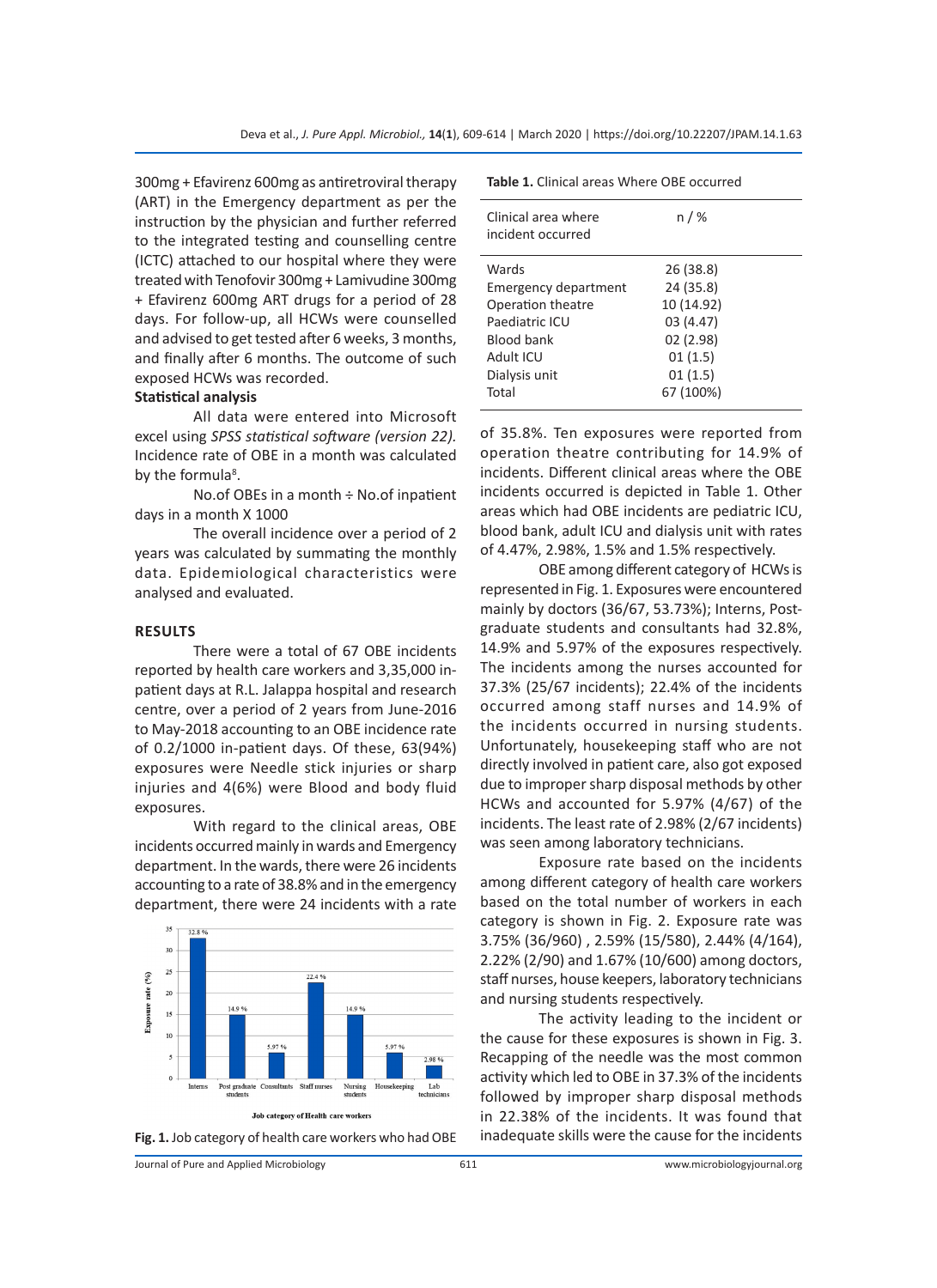in 11.94% of the exposures. To highlight the fact that exposures are inevitable at times in spite of effective training of health care workers and following vigilant practices, there were 19.4% and 8.95% of the incidents due to accidental and patient factors respectively.

All exposed health care workers were managed as per the NACO guidelines. Among 67 exposures, the source patients were positive for HIV and HBsAg in 4 cases each and source was unknown in 1 case. In 4/67 incidents, where the source patients were positive for HIV and in 1 incident, where the source was unknown, the healthcare workers were treated with antiretroviral drugs for a period of 28 days with counselling and monitoring. In other 4/67 incidents, where the source patients were positive for HBsAg, the exposed health care workers were tested for the anti HBs antibody titres. Three HCWs had protective Anti HBs titres whereas only 1 HCW had inadequate antibody titres; this health care worker was administered Hepatitis B immunoglobulin within 48 hours of exposure and Hepatitis B vaccine series was started and



\* Doctors: Interns, Post graduate students and Co

**Fig. 2.** Exposure rate among different catetgory of health care workers



Journal of Pure and Applied Microbiology

completed. Overall, 61 individuals did not require any Post exposure prophylaxis.

Out of 67 exposed HCWs, 15 were lost for follow up. Remaining 52 exposed HCWs were tested for HIV and HBsAg after 6 weeks, 3 months and finally at the end of 6 months after the incident. None of these followed up HCWs were infected by these exposures.

# **DISCUSSION**

Occupational blood exposures in the form of sharp injuries and splashes of blood and body fluids are common among health-care workers which make them vulnerable for developing many blood-borne infectious diseases. Occupational exposures are common in the developing countries and it is believed that 40–75% of these exposures are not reported. Unreported exposures are a serious problem; they lead to HCWs not receiving post exposure prophylaxis (PEP) against HIV and hepatitis B placing them at risk of developing these infections<sup>10</sup>.

Our study found an OBE incidence rate of 0.2/1000 inpatient-days. The incidence is less when compared to other studies $11$ . Regular induction training and periodic training of all category of health care workers on occupational blood exposures and the importance of its reporting and management led to good reporting system in our study as well as helped to achieve a low incidence rate.

With regard to the clinical areas, incidents occurred mainly in wards (38.8%) and Emergency department (35.8%) followed by Operation theatre (14.92%). This is similar to the findings in a study done by Lee et al.<sup>6</sup>

Among job categories, exposures were encountered mainly by Doctors who contributed for 53.73% of the incidents, followed by staffnurses (22.4%) and others which is in concordance with other studies $3,12$ . Among doctors, interns and post graduate students accounted for majority of the incidents which corresponds with other reports from India<sup>13,14</sup>. This is probably because they are more commonly involved in clinical procedures in our set up as it is a teaching hospital. Most of the exposures occurred in newly joined interns and post graduate students. This can be attributed to factors like, lack of experience, less knowledge regarding safe injection practices and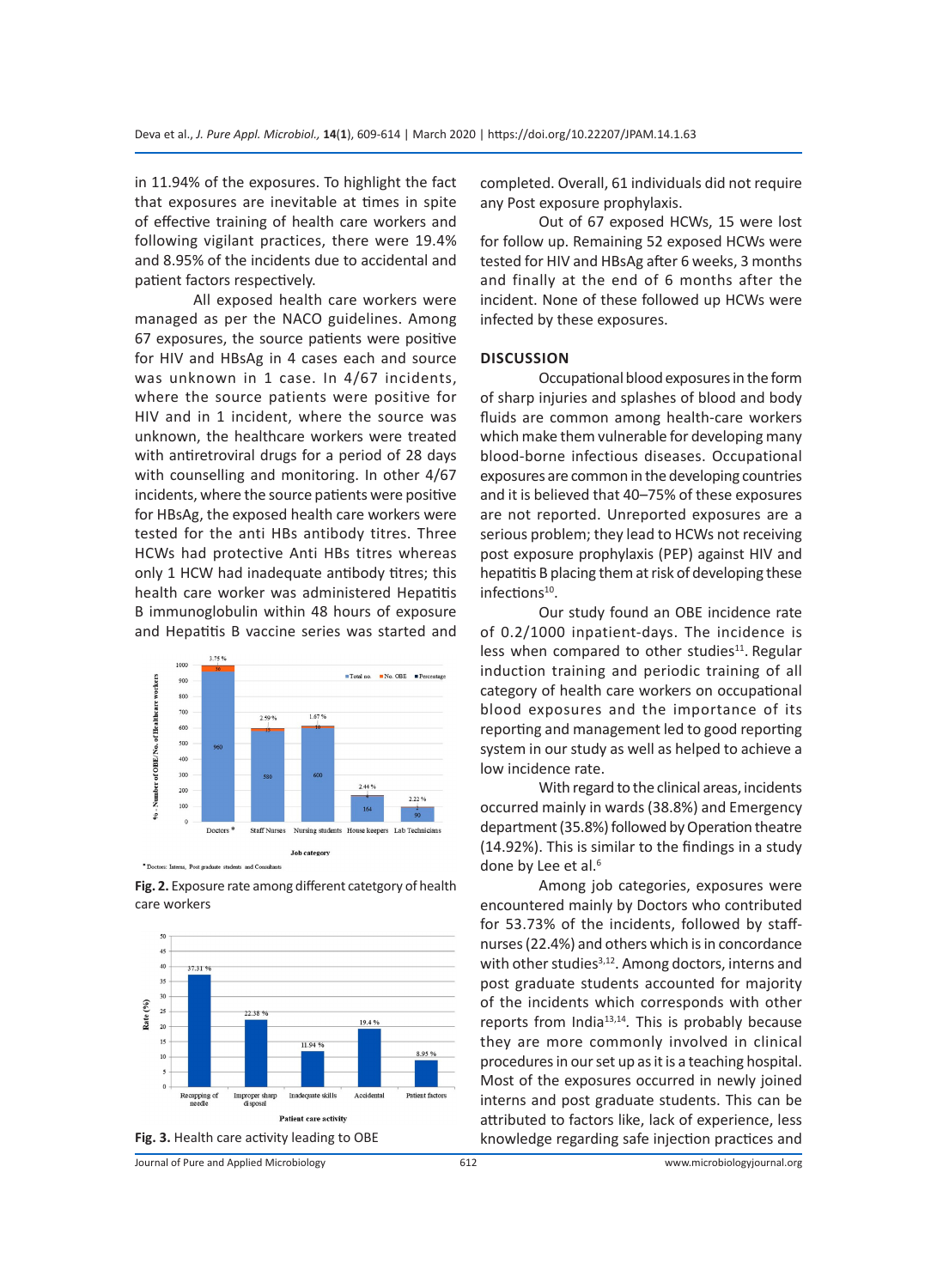handling the heavy workload of patients under pressure situations.

With respect to the health care activities leading to OBE, accidental events, patient factors and inadequate skills together accounted for the majority of incidents (40.3%) which are very difficult to prevent. Although, it may not be practically feasible to avoid their occurrence altogether, it can be minimized to a large extent by following safe practices. Recapping of needle and improper disposal of needle accounted for 37.31% and 22.38% of the OBE incidents respectively and similar findings were reported by a study at Delhi<sup>15</sup>. Even though, the contaminated needles and other contaminated sharps should not be bent, recapped, or removed, many studies have revealed that recapping is still prevalent among HCWs which also holds good in this study $11,15$ . To emphasise on these preventable aspects of OBEs and the importance of OBE reporting, our hospital has implemented induction training for new HCWs and annual continuing education for all HCWs. The present study did not show any seroconversion in HCWs who could be followed up after OBE. Our hospital's strict infection control policy being in place with timely management of the exposed HCWs as per guidelines, likely contributed to achieve this. Although, there was no transmission in these HCWs, this could be finally known only after 6 months of the OBE incident. Therefore, after the incident and during the period of followup, HCWs went through severe psychological stress anticipating negative consequences. Few studies have shown the transmission in exposed individuals<sup>6</sup>.

# **CONCLUSION**

The study brings out the epidemiological characteristics of exposed health care workers, thereby throwing a light on the target population who require more awareness and training to prevent OBE. Every effort should be made to prevent OBE through education and implementation of safe injection and working practices. Providing initial and continuing training for health care workers is very important. Prevention of OBE by adhering to the universal precautions, must remain a priority in any healthcare setting to prevent the transmission of HIV, Hepatitis B and HCV as well as to avoid the psychological trauma.

# **ACKNOWLEDGMENTS**

We would like to express our heartfelt thanks to Dr. Mohan Kumar, and Mrs. Beenamma, RLJH & RC for providing assistance on Protocols and Support.

# **CONFLICT OF INTEREST**

The authors declare that there is no conflict of interest.

# **FUNDING**

None.

# **AUTHORS' CONTRIBUTIONS**

All authors listed have made a substantial, direct and intellectual contribution to the work, and approved it for publication.

# **DATA AVAILABILITY**

All datasets generated or analyzed during this study are included in the manuscript.

# **ETHICS STATEMENT**

The study was approved by the institutional Ethics committee (IEC).

# **REFERENCES**

- 1. Centers for Disease Control and Prevention: NIOSH Publications and Products. Stop sticks: Stop injuries. Available from: https://www.cdc.gov/niosh/stopsticks/ sharpsinjuries.html
- 2. World Health Organization–WHO, "Occupational health, needlestick injuries," 2016, [http://www.](http://www.who.int/occupational_health/topics/needinjuries/en/) [who.int/occupational\\_health/topics/needinjuries/](http://www.who.int/occupational_health/topics/needinjuries/en/) [en/](http://www.who.int/occupational_health/topics/needinjuries/en/). [View at Google Scholar](http://scholar.google.com/scholar_lookup?title=Occupational+health%2c+needlestick+injuries&author=World+Health+Organization%e2%80%93WHO&publication_year=2016)
- 3. Goel V, Kumar D, Lingaiah R, Singh S. Occurrence of Needlestick Injuries among Health-care Workers of a Tertiary Care Teaching Hospital in North India. *Journal of Laboratory Physicians*, 2017; **9**: 20-25. https://doi. org/10.4103/0974-2727.187917
- 4. Cheng HC, Su CY, Yen AM, Huang CF. Factors affecting occupational exposure to needlestick and sharps injuries among dentists in Taiwan: A nationwide survey. *PLoS One*, 2012; **7**: e34911. https://doi. org/10.1371/journal.pone.0034911
- 5. Sohn J-W, Kim B-G, Kim S-H, Han C. Mental health of healthcare workers who experience needlestick and sharps injuries. *J Occup Health*, 2006; **48**: 474–9. https://doi.org/10.1539/joh.48.474
- 6. Lee JH, Cho J, Kim YJ, Im SH, Jang ES, Kim JW etal. Occupational blood exposures in health care workers: incidence, characteristics, and transmission of blood borne pathogens in South Korea. *BMC Public Health*, 2017; **17**: 827. https://doi.org/10.1186/s12889-017- 4844-0